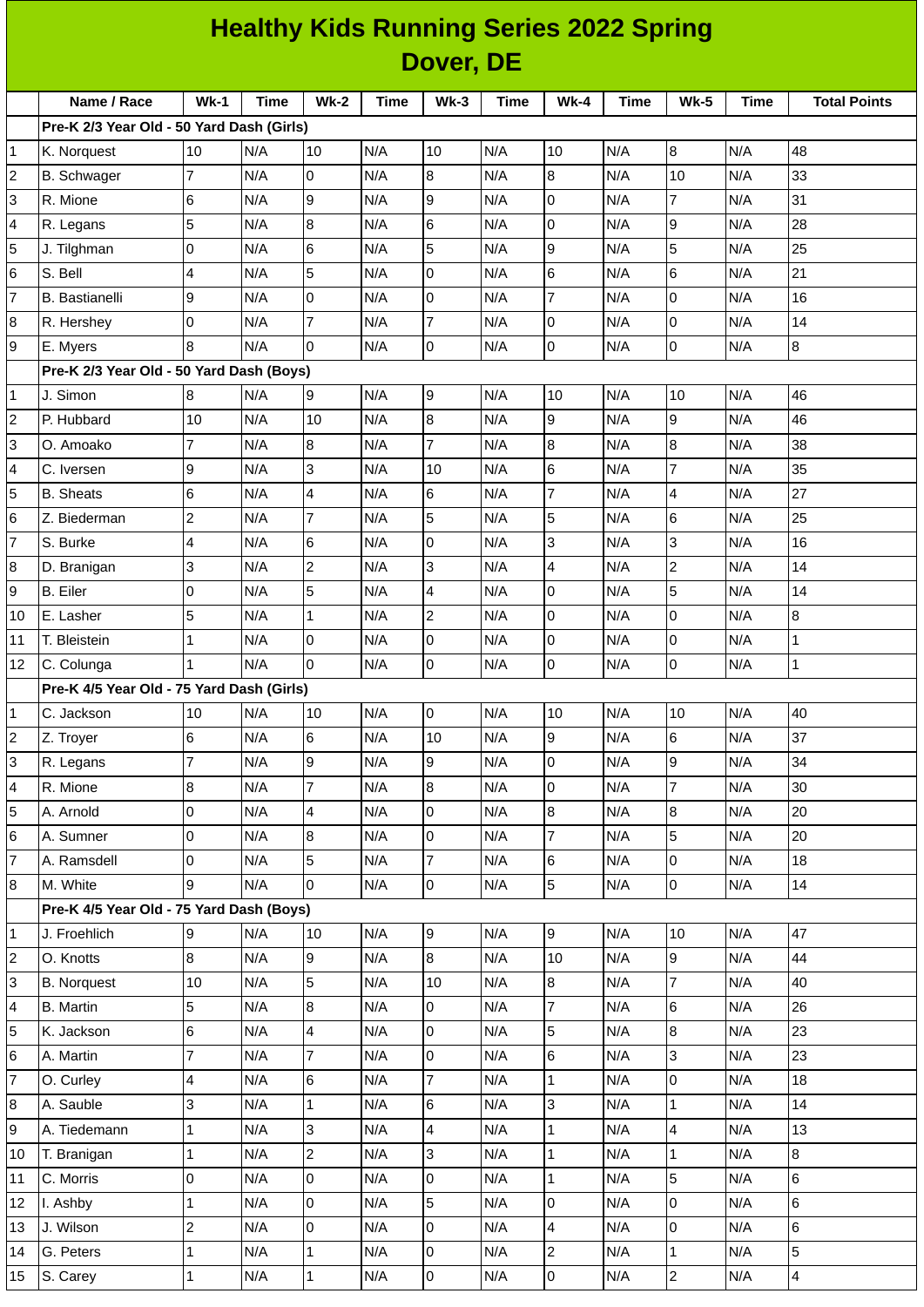## **Healthy Kids Running Series 2022 Spring Dover, DE**

|                         | Kindergarten & 1st Grade - 1/4 Mile (Girls) |                          |       |                 |                |                |                |                |       |                |       |                |
|-------------------------|---------------------------------------------|--------------------------|-------|-----------------|----------------|----------------|----------------|----------------|-------|----------------|-------|----------------|
| 1                       | L. Stupperich                               | 10                       | 01:51 | 10              | 01:47          | 9              | 01:53          | 9              | 01:46 | 9              | 01:47 | 47             |
| $\overline{\mathbf{c}}$ | O. Amoako                                   | $\mathbf{1}$             | N/A   | 10              | 01:47          | 10             | 01:48          | 10             | 01:41 | 10             | 01:45 | 41             |
| 3                       | O. Froehlich                                | 9                        | 01:56 | 8               | 01:48          | 8              | 02:01          | 8              | 01:53 | $\overline{7}$ | 01:59 | 40             |
| 4                       | C. Cohen                                    | 8                        | 02:15 | 7               | 01:50          | 6              | 02:14          | 2              | 02:26 | 8              | 01:54 | 31             |
| 5                       | M. Simon                                    | 6                        | 02:19 | 5               | 02:03          | $\overline{7}$ | 02:07          | $\overline{7}$ | 02:02 | 6              | 02:00 | 31             |
| 6                       | L. Bowen                                    | 7                        | 02:16 | $6\overline{6}$ | 02:02          | 0              | N/A            | 6              | 02:03 | 5              | 02:04 | 24             |
| $\overline{7}$          | B. Iversen                                  | 3                        | 02:32 | $\overline{4}$  | 02:08          | 5              | 02:20          | 5              | 02:16 | $\overline{c}$ | 02:33 | 19             |
| 8                       | M. Flaherty                                 | 5                        | 02:22 | 3               | 02:12          | 0              | N/A            | 3              | 02:20 | 3              | 02:27 | 14             |
| 9                       | S. Levering                                 | 4                        | 02:30 | $\overline{c}$  | 02:17          | 0              | N/A            | 4              | 02:18 | 0              | N/A   | 10             |
| 10                      | C. Bell                                     | $\overline{c}$           | 02:46 | $\mathbf{1}$    | 03:00          | $\overline{4}$ | 03:15          | $\mathbf{1}$   | 03:03 | $\mathbf{1}$   | 02:55 | $\overline{9}$ |
| 11                      | I. Bell                                     | 1                        | 03:05 | $\mathbf{1}$    | 03:08          | 3              | 03:53          | $\mathbf{1}$   | 03:56 | $\mathbf{1}$   | 03:30 | $\overline{7}$ |
| 12                      | N. Ripoll                                   | $\mathbf{1}$             | 02:47 | 0               | N/A            | 0              | N/A            | 1              | 02:38 | 4              | 02:24 | 6              |
| 13                      | M. Agan                                     | <sup>0</sup>             | N/A   | $\mathbf{1}$    | 02:18          | 0              | N/A            | $\mathbf 1$    | 02:32 | 0              | N/A   | $\overline{2}$ |
|                         | Kindergarten & 1st Grade - 1/4 Mile (Boys)  |                          |       |                 |                |                |                |                |       |                |       |                |
| 1                       | <b>B.</b> Wilson                            | 10                       | 01:42 | 10              | 01:40          | 10             | 01:40          | 10             | 01:40 | 10             | 01:39 | 50             |
| 2                       | O. Stupperich                               | 8                        | 01:48 | $\overline{8}$  | 01:44          | 8              | 01:49          | 8              | 01:49 | 8              | 01:43 | 40             |
| 3                       | C. Martin                                   | 9                        | 01:46 | 9               | 01:43          | $\overline{0}$ | N/A            | 9              | 01:43 | 9              | 01:41 | 36             |
| 4                       | I. Kotz                                     | 5                        | 01:56 | $\overline{7}$  | 01:47          | 6              | 01:51          | 6              | 01:57 | $\overline{7}$ | 01:52 | 31             |
| 5                       | C. Curley                                   | $\overline{7}$           | 01:53 | 5               | 01:49          | 9              | 01:46          | $\overline{7}$ | 01:55 | 0              | N/A   | 28             |
| 6                       | <b>B.</b> Naugle                            | 6                        | 01:55 | $\overline{c}$  | 01:57          | 5              | 01:59          | 5              | 02:02 | 6              | 01:57 | 24             |
| 7                       | Z. Hershey                                  | 0                        | N/A   | $\overline{7}$  | 01:47          | $\overline{8}$ | 01:49          | 0              | N/A   | 0              | N/A   | 15             |
| 8                       | M. Dick                                     | 1                        | 02:13 | $\mathbf{1}$    | 02:07          | 3              | 02:08          | 4              | 02:06 | 5              | 02:03 | 14             |
| 9                       | G. Gazette                                  | $\overline{c}$           | 02:08 | 3               | 01:56          | 0              | N/A            | $\overline{c}$ | 02:11 | $\overline{4}$ | 02:04 | 11             |
| 10                      | T. Szymczak                                 | 3                        | 02:06 | $\overline{4}$  | 01:55          | $\overline{4}$ | 02:06          | 0              | N/A   | 0              | N/A   | 11             |
| 11                      | C. Lundquist                                | $\overline{\mathcal{A}}$ | 02:03 | $\overline{c}$  | 01:57          | 0              | N/A            | 3              | 02:09 | 0              | N/A   | 9              |
| 12                      | O. Plummer                                  | $\mathbf{1}$             | 02:09 | $\mathbf{1}$    | 02:04          | $\overline{c}$ | 02:09          | 0              | N/A   | 3              | 02:07 | $\overline{7}$ |
| 13                      | D. LACKEY                                   | 1                        | 02:20 | $\mathbf{1}$    | 02:38          | 0              | N/A            | 1              | 02:13 | $\overline{c}$ | 02:12 | 5              |
| 14                      | <b>B.</b> Mercer                            | $\mathbf{1}$             | 02:24 | 1               | 02:45          | $ 1\rangle$    | 02:34          | 10             | N/A   | $\mathbf{1}$   | 02:17 | 4              |
| 15                      | J. Wilcox                                   | $\mathbf{1}$             | 02:29 | l0              | N/A            | $\mathbf{1}$   | 02:46          | 0              | N/A   | $\mathbf{1}$   | 02:29 | 3              |
| 16                      | <b>B.</b> Custer                            | $\mathbf{1}$             | 02:23 | $\mathbf{1}$    | 02:13          | $\mathbf{1}$   | 02:17          | 0              | N/A   | $\overline{0}$ | N/A   | 3              |
| 17                      | A. Tominovich                               | 1                        | 02:12 | $\mathbf{1}$    | 01:58          | 0              | N/A            | 0              | N/A   | 0              | N/A   | $\overline{2}$ |
| 18                      | E. Myers                                    | $\mathbf{1}$             | 02:19 | 0               | N/A            | 0              | N/A            | 0              | N/A   | 0              | N/A   | $\mathbf{1}$   |
|                         | 2nd & 3rd Grade - 1/2 Mile (Girls)          | 10                       | 03:35 | 9               |                | 10             |                | 9              | 03:49 | 10             | 03:32 | 48             |
| 1<br>$\overline{c}$     | L. Guiteras<br>A. Stewart                   | 9                        | 03:50 | 8               | 03:40<br>03:43 | 9              | 03:50<br>03:51 | 8              | 03:54 | 8              | 04:02 | 42             |
| 3                       | A. Arnold                                   | 8                        | 04:02 | 10              | 03:36          | 0              | N/A            | 10             | 03:25 | 9              | 03:35 | 37             |
| 4                       | H. Simpson                                  | 6                        | 04:35 | $\overline{7}$  | 04:15          | 8              | 04:11          | $\overline{7}$ | 04:17 | $\overline{7}$ | 04:03 | 35             |
| 5                       | G. Simpson                                  | 7                        | 04:22 | 5               | 04:20          | 7              | 04:20          | 5              | 04:24 | 6              | 04:06 | 30             |
| 6                       | L. Farra                                    | 3                        | 04:52 | 4               | 04:27          | 6              | 04:32          | $\overline{4}$ | 04:26 | 5              | 04:30 | 22             |
| 7                       | S. VanHekle                                 | 5                        | 04:46 | $\overline{c}$  | 04:50          | 5              | 04:45          | 6              | 04:22 | 3              | 05:03 | 21             |
| 8                       | S. Patterson                                | $\overline{c}$           | 05:11 | 6               | 04:19          | 4              | 04:49          | 3              | 04:43 | 4              | 04:49 | 19             |
| 9                       | H. SLENTZ                                   | $\mathbf{1}$             | 05:52 | 3               | 04:37          | 3              | 05:32          | $\mathbf 1$    | 06:58 | $\mathbf{1}$   | 06:16 | 9              |
| 10                      | A. Naugle                                   | 4                        | 04:49 | $\mathbf{1}$    | 04:59          | 0              | N/A            | $\overline{c}$ | 05:03 | $\overline{c}$ | 05:22 | 9              |
| 11                      | A. Eiler                                    | $\overline{0}$           | N/A   | $\mathbf{1}$    | 05:51          | $\overline{c}$ | 06:16          | 0              | N/A   | $\mathbf{1}$   | 06:20 | $\overline{4}$ |
| 12                      | Z. Levering                                 | $\mathbf{1}$             | 06:43 | $\mathbf{1}$    | 05:05          | 0              | N/A            | $\mathbf{1}$   | 05:46 | 0              | N/A   | 3              |
| 13                      | J. Davis                                    | $\mathbf{1}$             | 07:28 | $\mathbf{1}$    | 07:10          | 0              | N/A            | $\mathbf 1$    | 08:06 | 0              | N/A   | 3              |
| 14                      | G. Custer                                   | 1                        | 06:17 | 1               | 06:05          | 1              | 06:37          | 0              | N/A   | 0              | N/A   | 3              |
| 15                      | K. Schuman                                  | $\mathbf{1}$             | 05:51 | $\overline{0}$  | N/A            | 0              | N/A            | 0              | N/A   | 0              | N/A   | $\mathbf 1$    |
|                         |                                             |                          |       |                 |                |                |                |                |       |                |       |                |